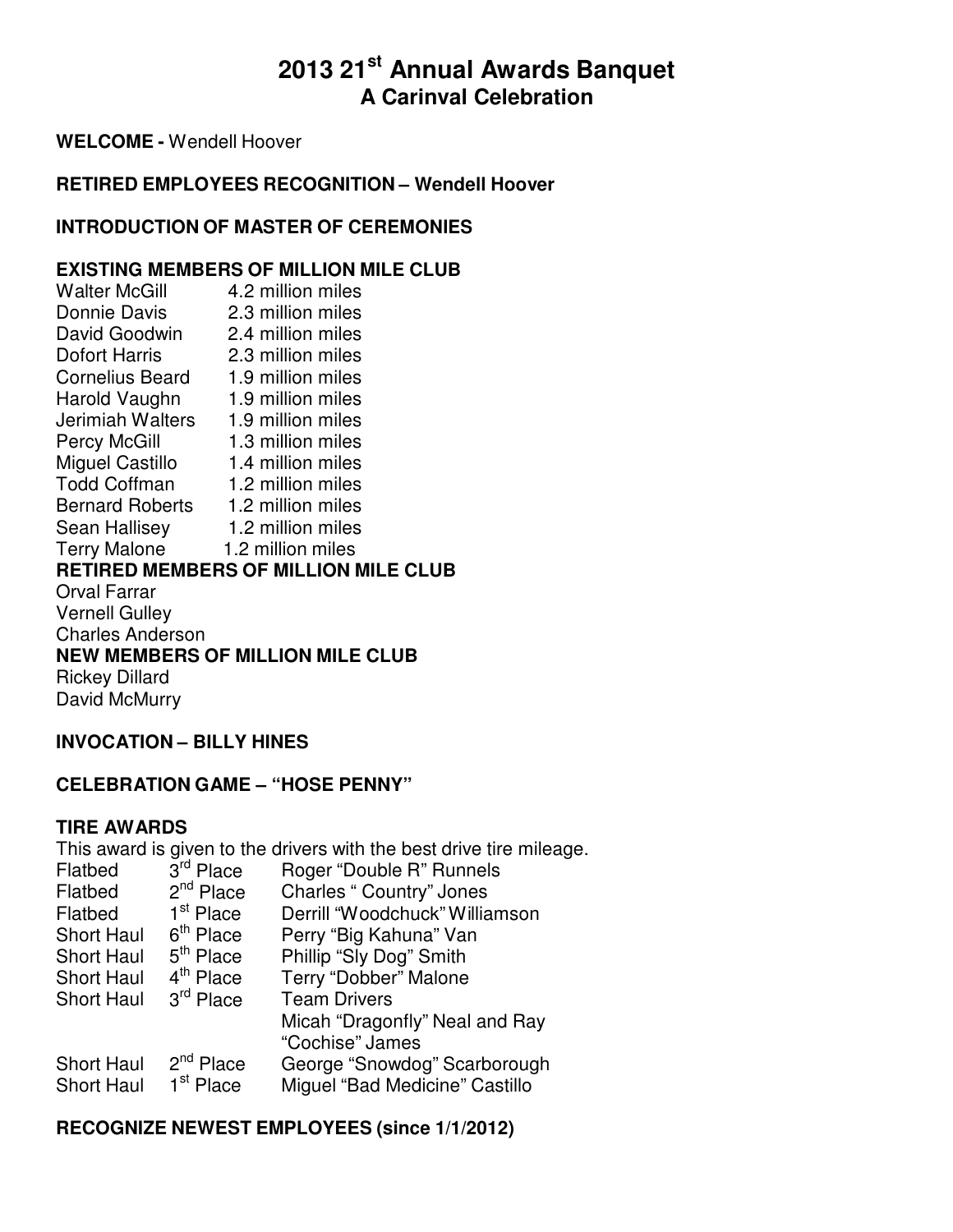### **SERVICE RECOGNITION**

This award is given one time to recognize when an employee has had no chargeable accidents for a period of one year. These employees receive a clock: Robert Denton Diana Pledger Bobby Gravett These employees receive a belt buckle: Kevin Draper Tim McGhee Robert Bass John Jefferson Derrell Woodley Eddie "Slick" Sanders Michael "Ghost Rider" Russell Dedrick "Big Red" Bean Kenneth "Run About" Hinman Jackie "Grumpy" Curtis LaCoreyan "Rainman" Lard Lonnie "Big Block" Barnes Marvin "Marvan" Willingham Michael "Frostbite" Mauldin Jose "JD" DeLeon Eric Adams Bruce Allen Corey Martin Jacob Clark

### **YEARS OF SERVICE AWARDS**

Hines Trucking values and appreciates our employees and would like to honor the following employees for their years of service:

- 3 years Kevin "Tobasco" Smith
- 3 years Tom "Hog Man" Elliott
- 3 years Mashito "C-Murder" Nute
- 3 years Frank "Nitty Man" Fields
- 3 years James "Gator" McAllister
- 3 years Franklin "#9" Smith
- 3 years Rocky "Redman" Wiley
- 3 years Horace Williams
- 3 years Pete "Taco" Capetillo
- 3 years Roger "Double R" Runnels
- 3 years Eddie "Slick" Sanders
- 3 years Jeffery "Redneck" Cook
- 3 years John "Dog Catcher" Clary
- 4 years Danny Stewart
- 4 years William "Cloud Kicker" Glass
- 4 years Kenneth "Mule Rider" Sepulvado
- 4 years Earl "No Time" Belle
- 4 years Max "Lo Pro" Fuqua
- 4 years Sandra Melton
- 4 years Michael Wincher
- 4 years Lee "Wild Card" Lawrence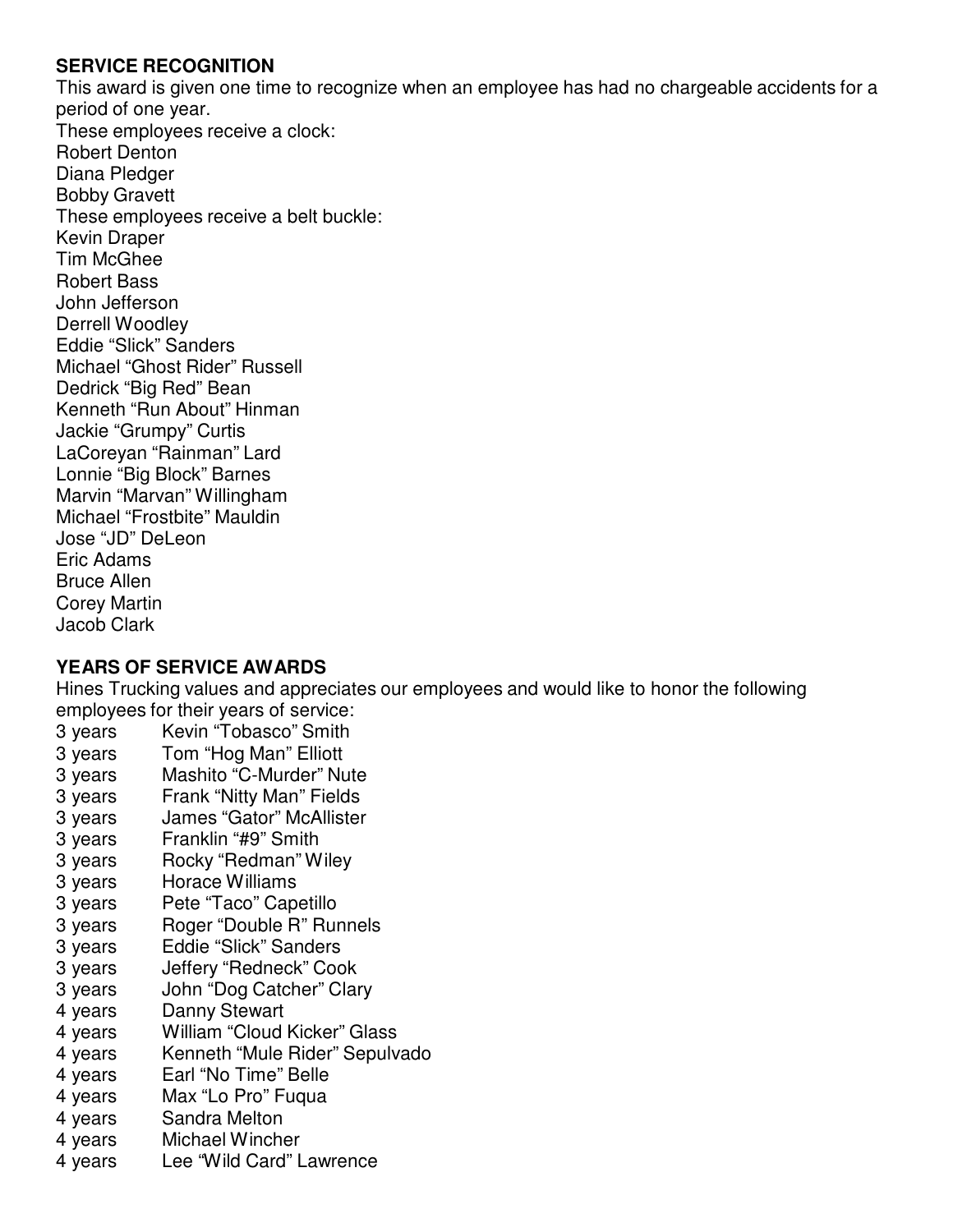4 years Charles "Country" Jones 4 years Tim Dillard 4 years Carlos "C-Lo" Martinez 4 years Valentin Bautista 4 years Phillip "Sly Dog" Smith 4 years Leroy "Big Red" Buckles 4 years Delbert "Arkansas Bootlegger" Storar 4 years Terry "Boo Boo" Smith 5 years Gerhard "Gee Whiz" Wunderlich 5 years Micah "Dragonfly" Neal 5 years David "Deputy Dog" Freeman 5 years Mark "MJ" Johnson 5 years Lyle "Duece" Peters 5 years John "JD" Denton 5 years Daion Loe 5 years George "Snowdog" Scarborough 5 years Sherry "Short Run" Burke 5 years Ed "Sticks" Johnson 6 years Willis "Chief" Wesley 6 years Stephanie Tippitt 6 years Thadeus "Phaddel" Smith 6 years James "Spanky" Popphan 6 years Steven Brzeski 6 years Ronald "River Rat" Hoffman 6 years Katie Magness 6 years Braden Bradley 6 years Pascual Gonzalez 6 years Jimmy "Big Jim" Johnson 7 years Lindy "Time Keeper" Lesperance 7 years Gary Gleason 7 years Dennis "Red Bone" Hawthorne 7 years Wayne "Wino" Smith 7 years Ernesto DeLaRosa 7 years Derrill "Woodchuck" Williamson 7 years Bobby Purifoy 7 years Darlene Wiley 7 years Larry Gullett 7 years Ray "Cochise" James 8 years Lisa McClure 8 years Terry "Dobber" Malone 8 years Paula Glass 8 years Kathy Tyra 8 years Bobby "JoJo" Johnson 8 years Keith "Junior" Dillard 9 years Laura Bradley 9 years Steve Brzeski 9 years Wendell Hoover 10 years David "Longhorn" McMurry 10 years James "Blue Eagle" Grant 10 years Charles "Winston" Welch 10 years Richard "Butt Ugly" Eason 10 years Sean "Lighting" Hallisey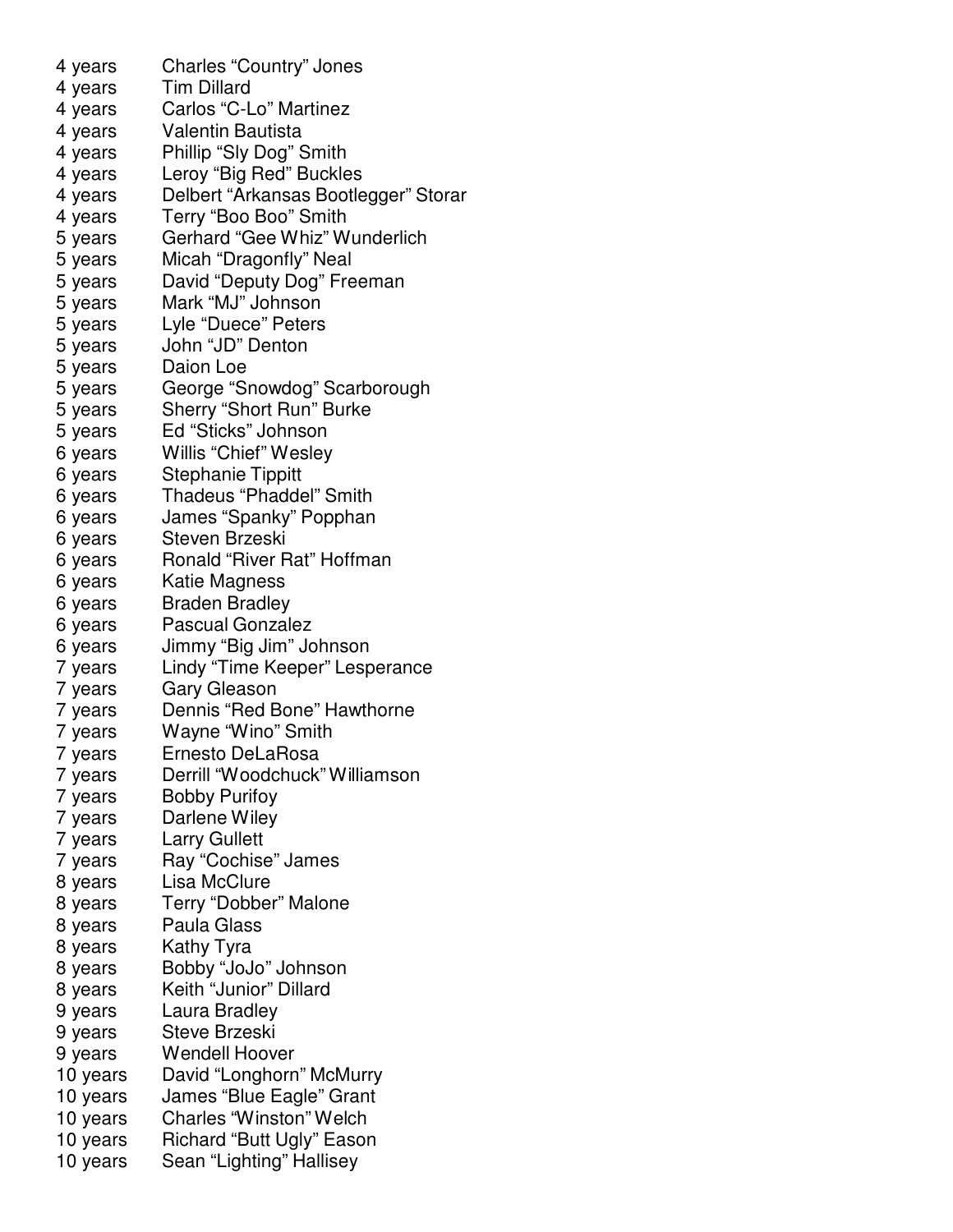- 11 years Katye Halliday
- 11 years Kiley Hines
- 11 years Miguel "Bad Medicine" Castillo
- 11 years Bruce Olney
- 11 years Larry "Peacemaker" Peace
- 12 years Robert "RJ" Baker
- 12 years Bernard "Jackhammer" Roberts
- 12 years Courtney Mixon
- 12 years Rickey "Captain" Dillard
- 13 years Percy "Big P" McGill
- 14 years Perry "Big Kahuna" Van
- 14 years Larry "Rowhoe" Coffman
- 15 years Jesse Mergel
- 18 years Frederick "Double D" Henry
- 18 years Harold "Cowboy" Vaughn
- 18 years Ginger Clover
- 19 years Jerimiah "Jazz Man" Walters
- 20 years Jerry Knight
- 20 years Cornelius "Heavy J" Beard
- 20 years Donnie "Charger" Davis
- 20 years Wayne Morrow
- 21 years Dofort "D-Train" Harris
- 23 years David "Rat" Goodwin
- 33 years David "Low Rider" Jackson
- 34 years Walter "Big Mac" McGill

## **CUSTODIAN RECOGNITION**

Valentin Bautista

## **SHOP EMPLOYEE OF THE YEAR**

Most Improved Horace Williams 1<sup>st</sup> Runner-Up Ernesto DeLaRosa Employee of the Year Steven Brzeski

## **TOP REVENUE**

This award is to recognize the top three drivers for the most revenue produced in the Flatbed Division for 2012:

3<sup>rd</sup> Place Terry "Duece" McIntosh

 $2^{nd}$  Place Lonnie "Big Block" Barnes

1<sup>st</sup> Place Derrill "Woodchuck" Williamson

# **TOP LOADS**

This award is to recognize the top drivers for the most loads hauled in the year 2012. **Short Haul Division:**

- 3<sup>rd</sup> Place Walter "Big Mac" McGill
- 2<sup>nd</sup> Place Jeffery "Big Jeff" Bradford

1<sup>st</sup> Place Emmanue<br>**Pine Bluff Division:** Emmanuel "Bad Hand" Moore

**Pine Bluff Division:** David "Deputy Dog" Freeman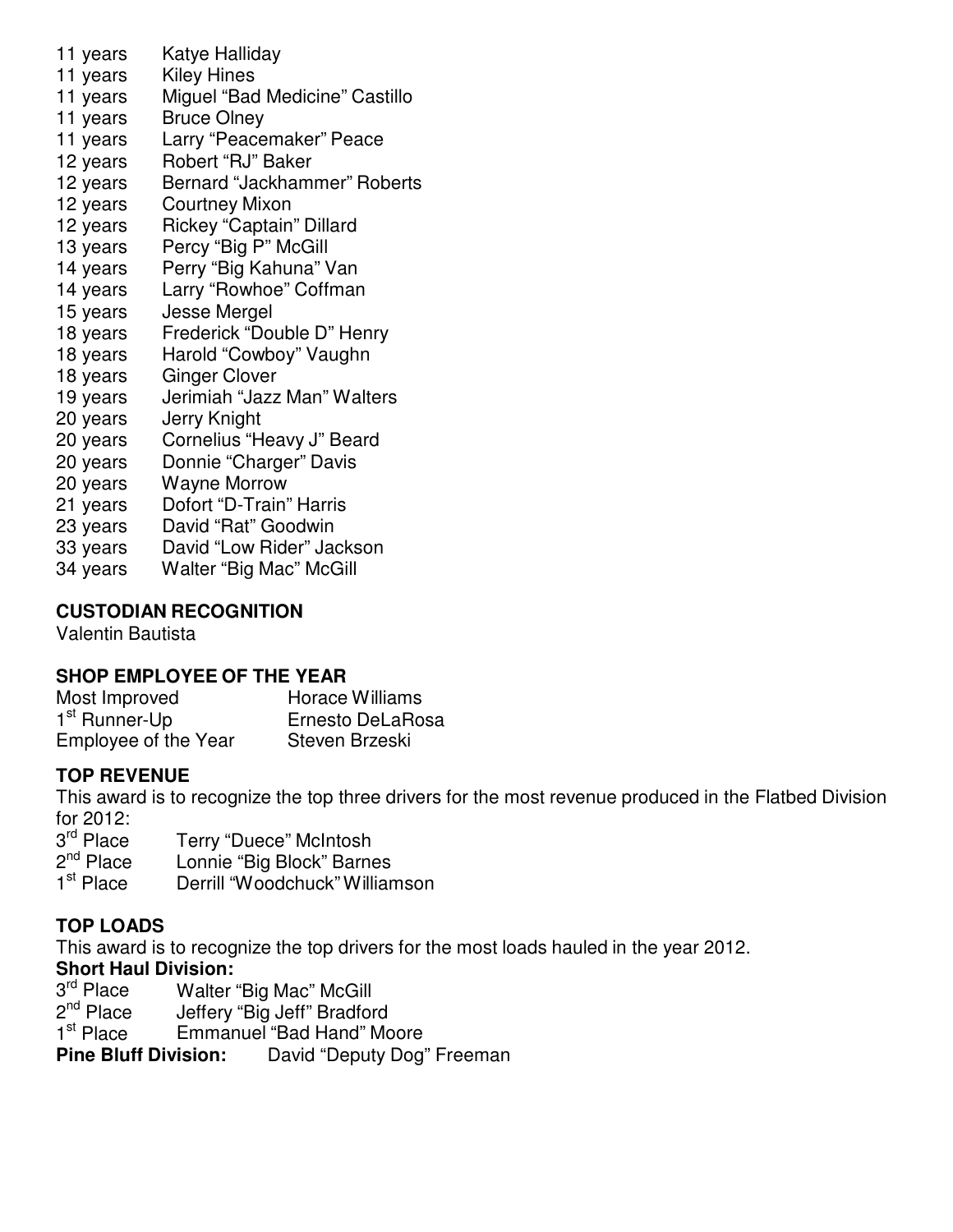### **MOST MILES**

This award is given for the most miles driven in 2012.

### **Flatbed Division:**

- 3<sup>rd</sup> Place Ron "River Rat" Hoffman
- 2<sup>nd</sup> Place Lonnie "Big Block" Barnes
- 1<sup>st</sup> Place Wayne "Wino" Smith

### **Short Haul Division:**

3<sup>rd</sup> Place **Bruce Allen**  $2<sup>nd</sup>$  Place Max "Lo Pro" Fuqua 1<sup>st</sup> Place Miguel "Bad Medicine" Castillo

### **BEST M.P.G.**

These awards are based on top individual miles per gallon for 2012.

### **Flatbed Division:**

- 3<sup>rd</sup> Place 2<sup>nd</sup> Place 1<sup>st</sup> Place Derrill "Woodchuck" Williamson Leroy "Big Red" Buckles Terry "Duece" McIntosh **Short Haul:**
- 3<sup>rd</sup> Place Ray "Cochise" James  $2^{nd}$  Place Harold "Cowboy" Vaughn 1<sup>st</sup> Place Perry "Big Kahuna" Van

### **ACCIDENT FREE MILES**

This certificate is given for every 250,000 miles of accident free driving. Frank "Nitty Man" Fields 250,000 miles Lyle "Lug Nut" Peters 250,000 miles Johnny "Dog Catcher" Clary 250,000 miles Jeff "Redneck" Cook 250,000 miles Roger "Double R" Runnels 250,000 miles Frank "#9" Smith 250,000 miles Jackie "Grumpy" Curtis 250,000 miles Kenneth "Run About" Hinman 250,000 miles Terry "Duece" McIntosh 250,000 miles Mike "Ghost Rider" Russell 250,000 miles Max "Lo Pro" Fuqua 600 miles Gerhard "Gee Whiz" Wunderlich 500,000 miles Mark "MJ" Johnson 500,000 miles Ed "Sticks" Johnson 500,000 miles Thaddeus "Phaddal" Smith 500,000 miles Jimmy "Big Jim" Johnson 500,000 miles Ron "River Rat" Hoffman 500,000 miles George "Snowdog" Scarborough 500,000 miles Dennis "Red Bone" Hawthorne **1988** Number 2012 12:30 Number 2014 12:30 Number 2014 Richard "Butt Ugly" Eason 750,000 miles Rickey "Captain" Dillard 1,000,000 miles David "Longhorn" McMurry 1,000,000 miles Percy "Big P" McGill 250,000 miles

Donnie "Charger" Davis 2,250,000 miles